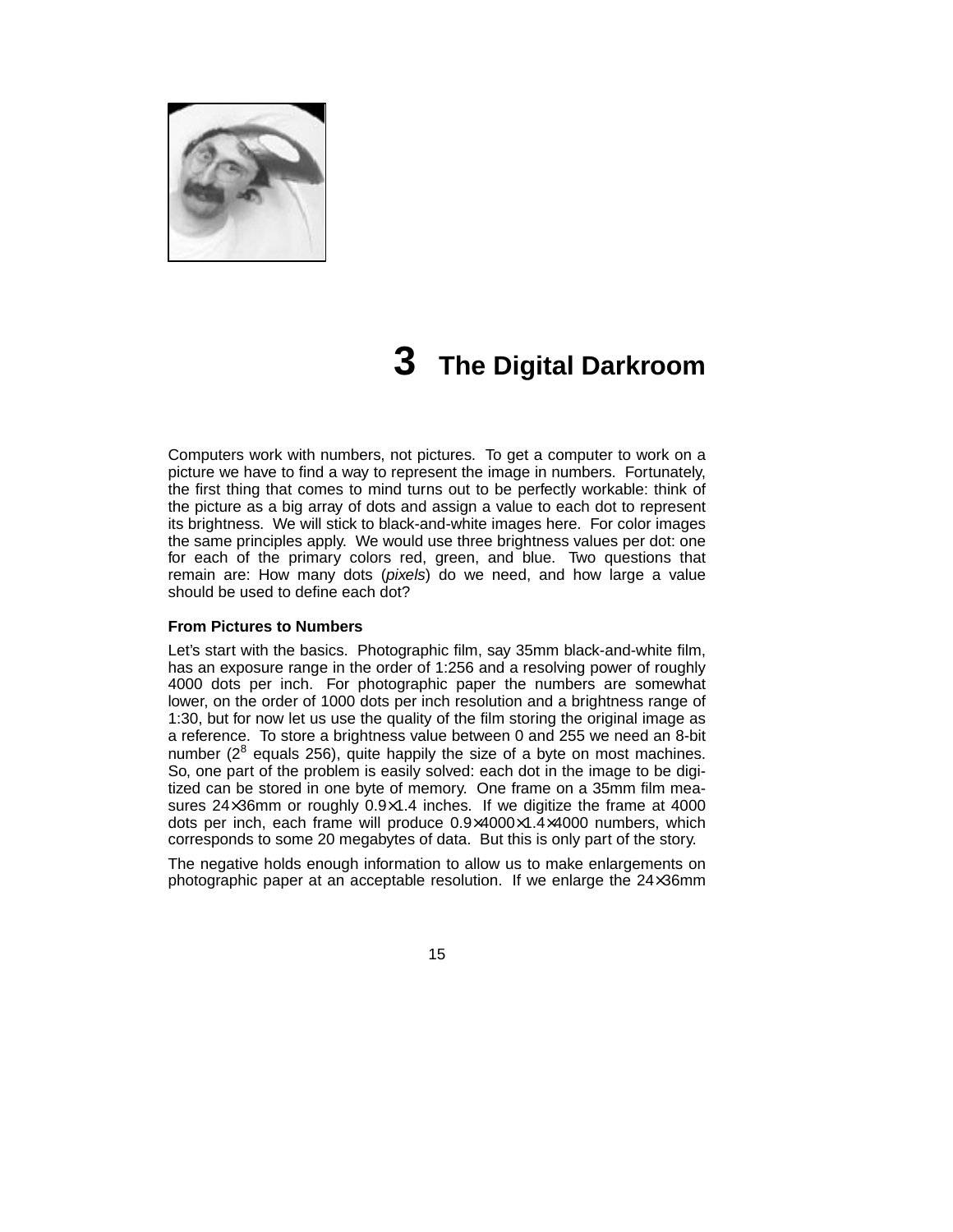frame five times, the effective resolution of the enlargement drops from 4000 dots per inch on the film to 800 dots per inch on the print. Another reference is the resolving power of the eye. After all, the image only needs to have a certain resolution to make the dots invisible to the eye. How many dots can we distinguish on a print? The resolving power of a human eye is approximately 1/60 of a degree, which means that even under optimal conditions we cannot resolve more than about 600 dots per inch at a viewing distance of 12 inches. An image digitized and reproduced at 600 dots per inch is indistinguishable from the original under normal viewing conditions. Most of the photos in this book were digitized at 750 dots per inch. Just for comparison, the resolution of a television image is less than 500 by 500 dots, which on a 15 inch diagonal screen corresponds to about 47 dots per inch.

#### **Z Is for White**

To make it easier to talk about digitized images and image transformations, we will introduce some shorthand. Let's stick to the analogy of a picture as a two-dimensional array of dots. Each dot then has three attributes: one number defining its brightness and two other numbers defining its location in the array (and in the image). Since we will use these three numbers quite extensively, I will give them names. There is nothing special about these names: they are just shorthand. The two numbers defining the location of a dot within a picture will be named  $x$  and  $y$  and the brightness of the dot can be called  $z$ .



The Sampling Grid

The dots are really "samples" of the brightness in the real image. The  $(x, y)$ grid is therefore sometimes referred to as the "sampling grid."

For a given picture the  $x$ ,  $y$ , and z are of course not independent. Given the first two, the last one is determined:  $z$  is a function of  $x$  and  $y$ . The value of  $z$ at position  $(x, y)$  in some image named *picture* is written as

#### $picture[x, y]$ .

It is convenient to introduce symbols for the maximum values of the three numbers just named. The picture width in dots is named  $X$ . The  $x$  coordinate ranges in value from 0 to  $X - 1$ . Similarly, Y is the picture *height*. The y coordinate ranges from 0 to Y − 1. Z , finally, defines the maximum brightness value of the dots. If we use one byte per dot,  $Z$  will be 255, and  $z$  can have a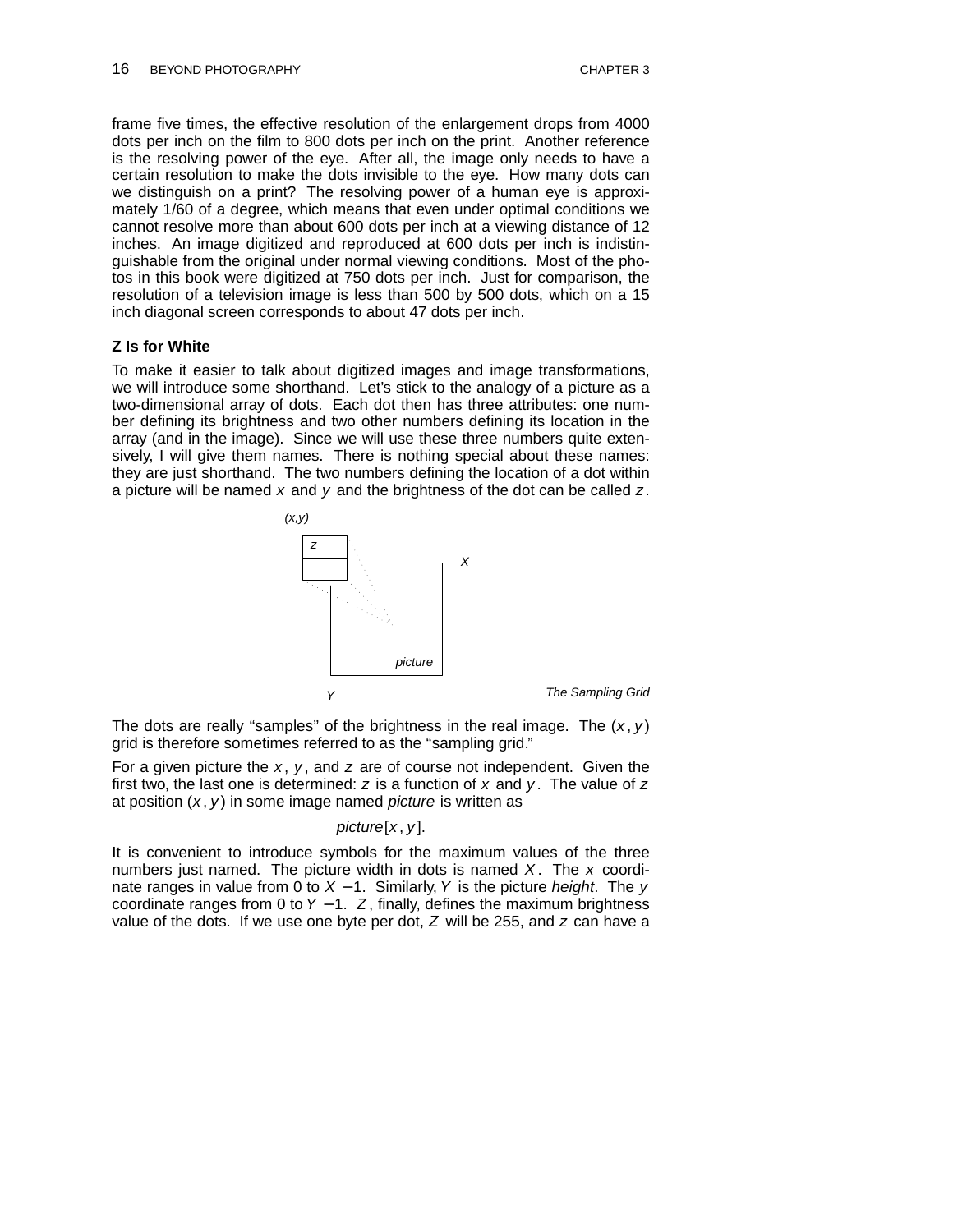value between 0 and 255.  $X$  and Y may turn out to be 512 or 1024, depending on the size of the picture and the resolution at which it was scanned, but the precise values are largely irrelevant from this point on. A low value for z means a low brightness (dark) and a high value is a high brightness (light). A low value for  $x$  refers to the left side of the image and a low value for  $y$  refers to the top.

#### **A Picture Transformation Language**

Given sufficient resolution, any image can be translated into numbers and those numbers can be translated back into an image. Our purpose here is to find a simple way to describe images and image transformations. To do that we are developing a little language that consists of symbols like the  $x, y$ , and z introduced above, and some transformation expressions. Two symbols that come in handy for defining transformations are old and new. We use the first to refer to the result of the last transformation performed. The second symbol, new, refers to the destination of the current transformation: the newly created image. We can also refer to specific dots in the old or new image by writing old  $[x, y]$  and new  $[x, y]$ , where x and y are as defined above. So, using only the symbols introduced so far, we can create a picture by writing in this language:



$$
new[x, y] = x + y \tag{3.1}
$$

The expression defines a brightness  $x + y$  of the image new for each dot at position  $(x, y)$ . It may confuse you that a location is translated into a brightness, but that's exactly what we are doing! The expression  $x + y$  produces a number and all numbers together define an image. But there's a catch. The brightness value of the dots in the new image is restricted to values between 0 and Z, but the maximum value of  $x + y$  can of course be much larger than Z. If dots are stored in bytes, the values assigned will wrap around the maximum value  $Z$ . If we want we can make this effect explicit by using modulo arithmetic. If  $x + y \ge Z + 1$ , we subtract  $Z + 1$  as often as necessary from  $x + y$  to get a value that fits the range. So, a brightness value Z remains Z,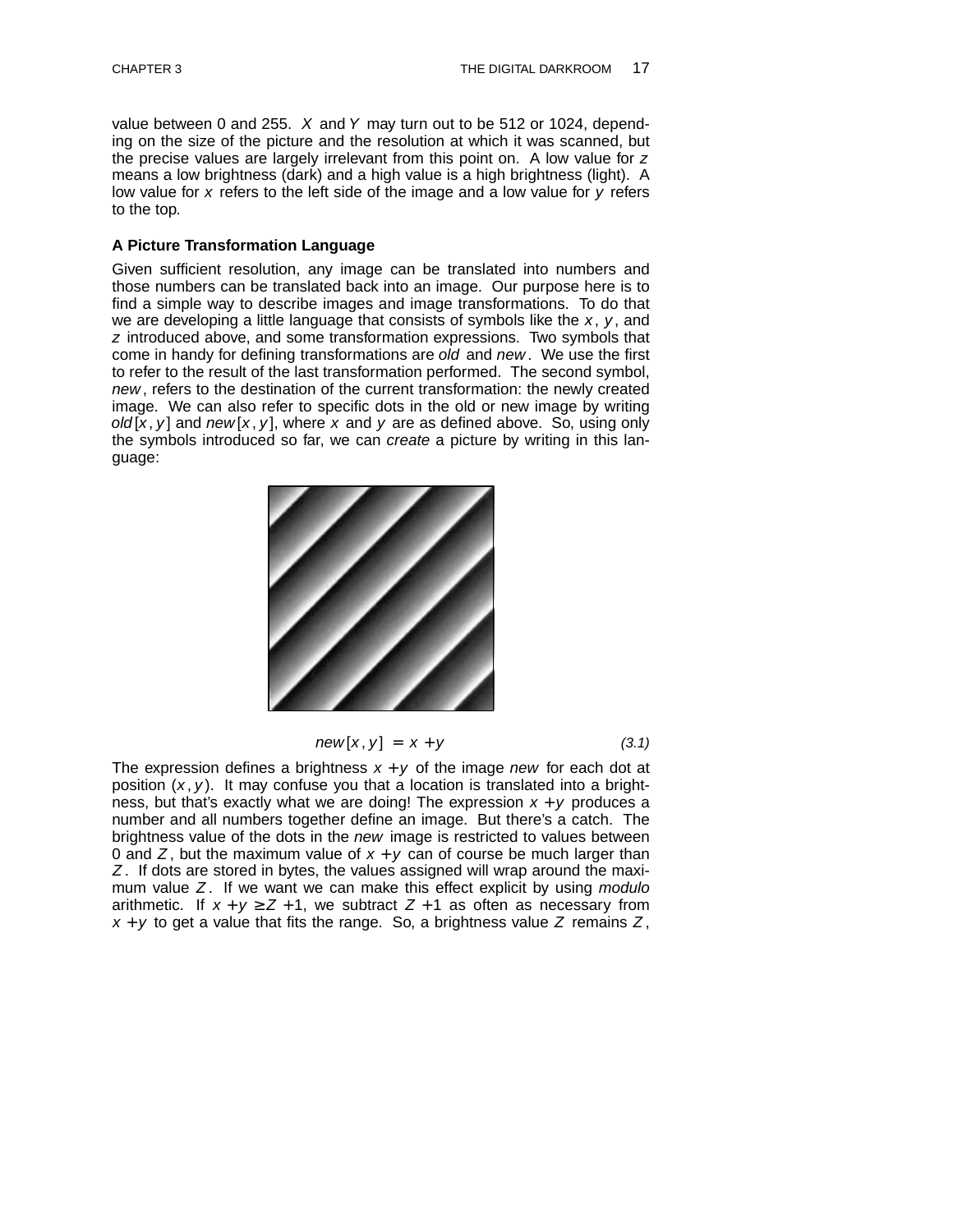but  $Z + 1$  becomes 0, and  $3 \times Z + 12$  becomes 9. The value of an expression E taken modulo-Z is usually written as  $E\%Z$ . As a variation on (3.1) we can try:



$$
new[x, y] = (x*y)\%(Z+1)
$$
 (3.2)

The modulo operator % will come back a few more times below. For now, just remember that all brightness values are by default modulo  $Z + 1$ . The range of available brightness values can be matched precisely to the grid:

$$
new[x, y] = (Z*x*y)/((X-1)*(Y-1))
$$
\n(3.3)

In the upper left-hand corner both  $x$  and  $y$  are zero and thus the brightness  $z$ at  $new[0, 0]$  will be zero, or solidly black. In the lower right-hand corner  $x*y = (X-1)*(Y-1)$  and z reaches its maximum value Z: white.

But why do only things that make sense? We just talked about the modulo operator %, so let's try something like



 $new[x, y] = x\%y$  (3.4)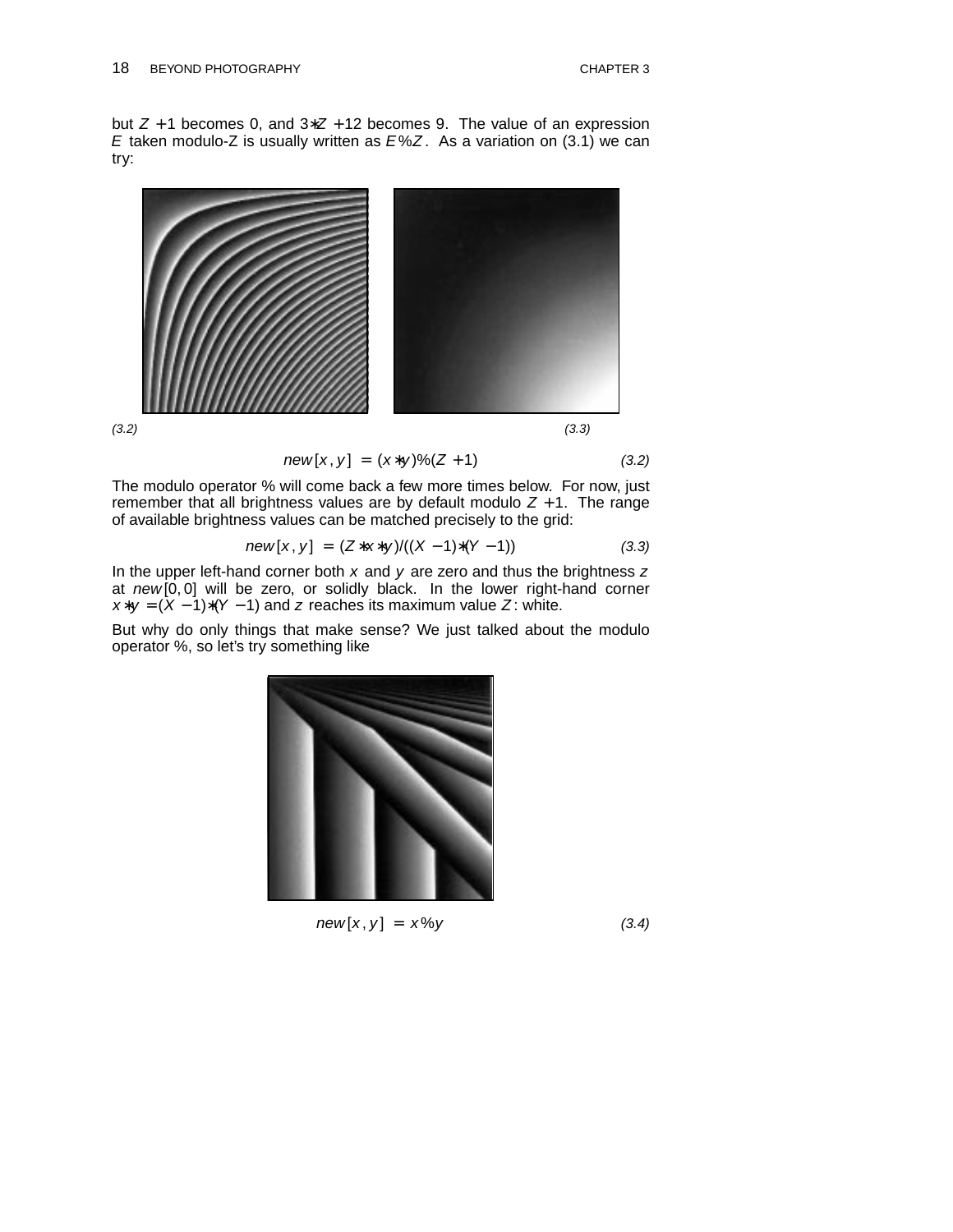Where  $x$  is smaller than  $y$  (the lower left triangle) the picture could as well have been defined as  $new[x, y] = x$ , which, since dots are stored in bytes, is interpreted as  $new[x, y] = x\%(Z + 1)$ . Note that you can tell from the picture what the current values for X and Y are, given that  $Z = 255$ .

#### **Trigonometry Made Pretty**

If we also include trigonometric functions in our picture language, we can really start experimenting. Let  $sin(a)$  be the sine function that returns a value between +1.0 and −1.0. Its argument a is an angle given in degrees. Try to explain the patterns defined by



 $(3.5)$  (3.5)

$$
new[x, y] = y + (sin(x)*Z)/2 \tag{3.5}
$$

and, with  $atan(y, x)$  returning the arc-tangent of  $y/x$  in degrees,

$$
new[x, y] = (atan(y - Y/2, x - X/2)*Z)/360 \qquad (3.6)
$$

The possibilities for creating intricate patterns with random mathematical functions are endless. With some effort you can even find pictorial representations for interesting mathematical theorems.

## **Conditional Transformations**

It is time to add a little more power to our expression language. We will use the notation

# (condition)? yes: no

to mean that if the condition is true (or nonzero), the transformation is defined by expression yes, otherwise it is defined by no. So, trivially,

$$
new[x, y] = (0)?Z:0 \t(3.7)
$$

defines an all-black image, and

$$
new[x, y] = (Z > 0)?old[x, y]:0
$$
 (3.8)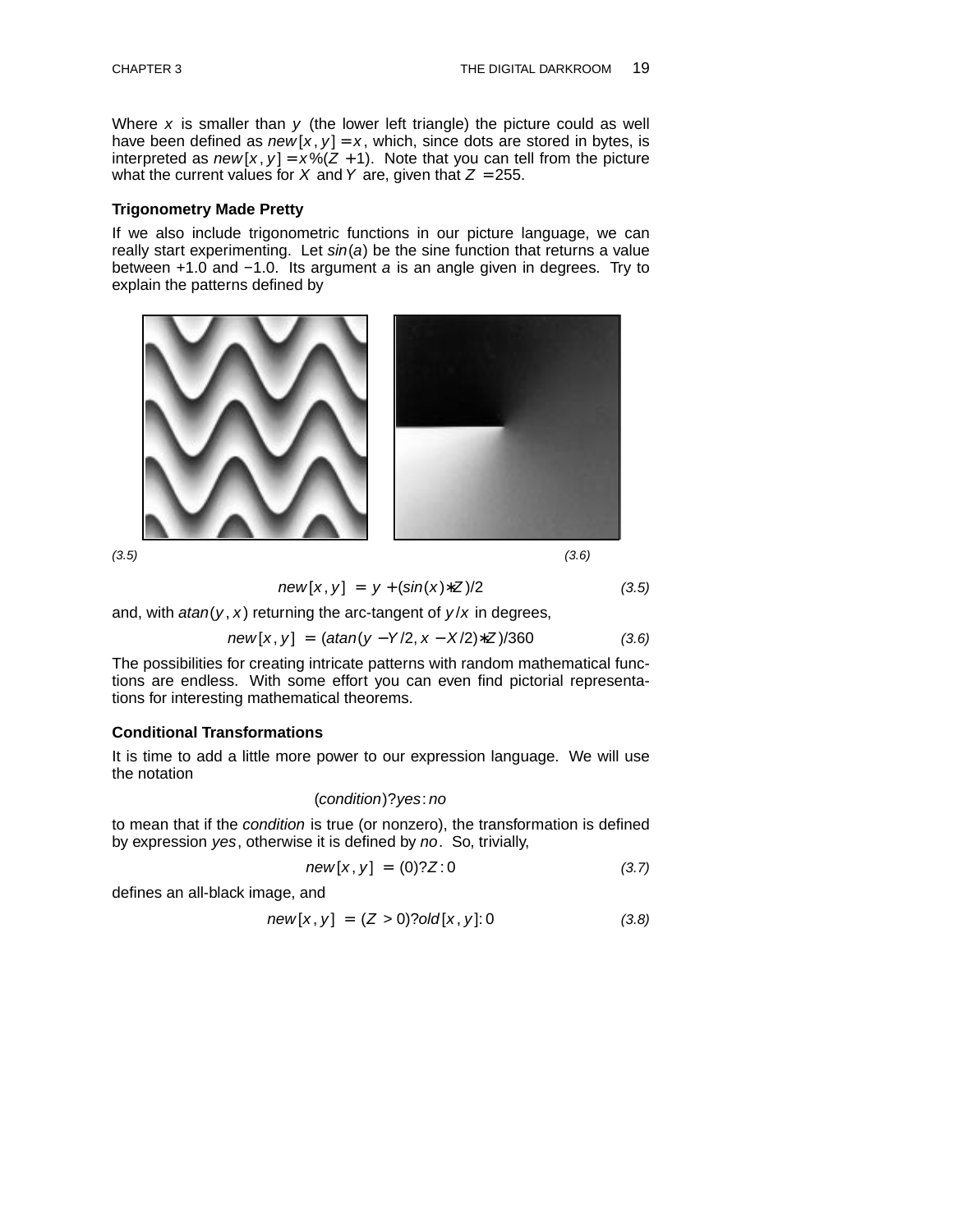has no effect whatsoever (the condition always holds). Note also that "transformation" (3.7) is independent of  $x$  and  $y$  coordinates: it defines the same new brightness value  $Z$  for every dot in the image, independent of its location.

Between the lines you have already been sold on the idea that an image (old) can be used in a transformation just as easily as an expression. We will explore this in more detail in the section titled Geometric Transformations.

Using the modulo operator and conditional transformations, we can define interesting patterns with one-liners such as the following two.



$$
new[x, y] = ((x\%(5 + y/25)) > 5)?0: Z \tag{3.10}
$$

$$
new[x, y] = (Z * abs(x % sin(y)) > 10)?0: Z
$$
 (3.10)

There is again an infinite number of variations on this theme. We can, for instance, try to make a composite of two photos, using some mathematical function, or even the brightness of a third photo in the conditional.

#### **Polar Coordinates**

Now let us slightly change the rules of this game. All expressions that we have invented so far used the symbols  $x$  and  $y$ . The  $x$  and the  $y$  were defined as Cartesian coordinates in the image array. We can also consider the image area as a simple two-dimensional plane with an arbitrary coordinate system for locating the individual dots.

We can, for instance, define a polar coordinate system, with the origin in the middle, and again two numbers to find the location of dots relative to the origin. We name the polar coordinates  $r$  and  $a$ . The radius  $r$  is the distance of a dot from the origin, and a is the angle between a line from the dot to the origin and a fixed, but otherwise arbitrary, line through the origin.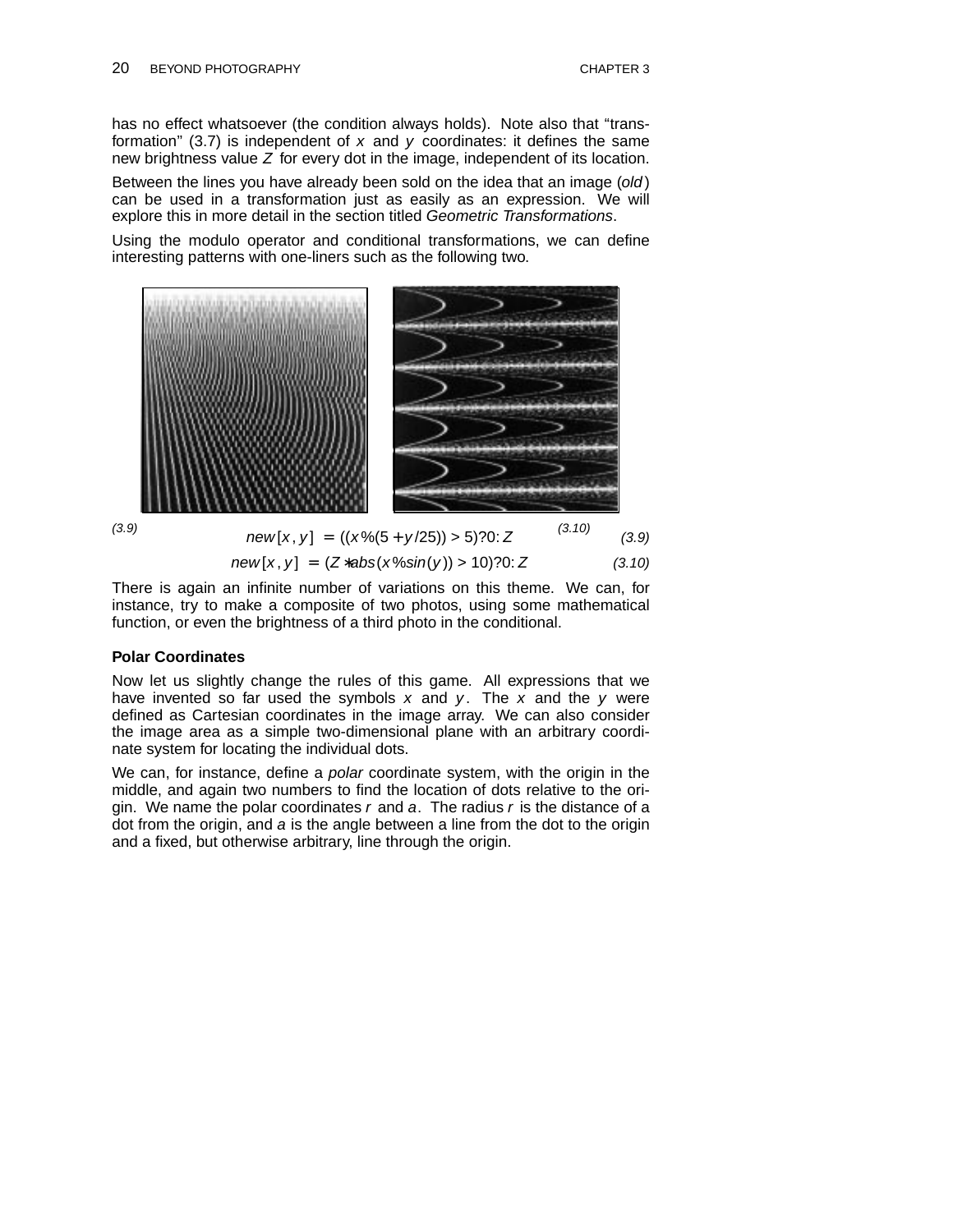

We can again introduce a special shorthand  $R$  for the maximum radius and a shorthand  $\overline{A}$  for the maximum angle  $(360^{\circ})$ . The origin of the polar coordinate system is  $(X/2, Y/2)$  in Cartesian coordinates, and similarly, the origin of the Cartesian coordinate system is  $(R, 3*A/8)$  in polar coordinates.

Now it is easy to make the picture



 $new[r, a] = (Z*r)/R$  (3.11)

or the more inspiring

$$
new[r, a] = (((a + r) \% 16) - 8) * Z/16 + Z/2 \qquad (3.12)
$$

But enough said about these artificial images. The expressions that we used to calculate brightness values above can also be used to calculate a malicious deformation of an existing image: It's time to try our hand at some real image transformations.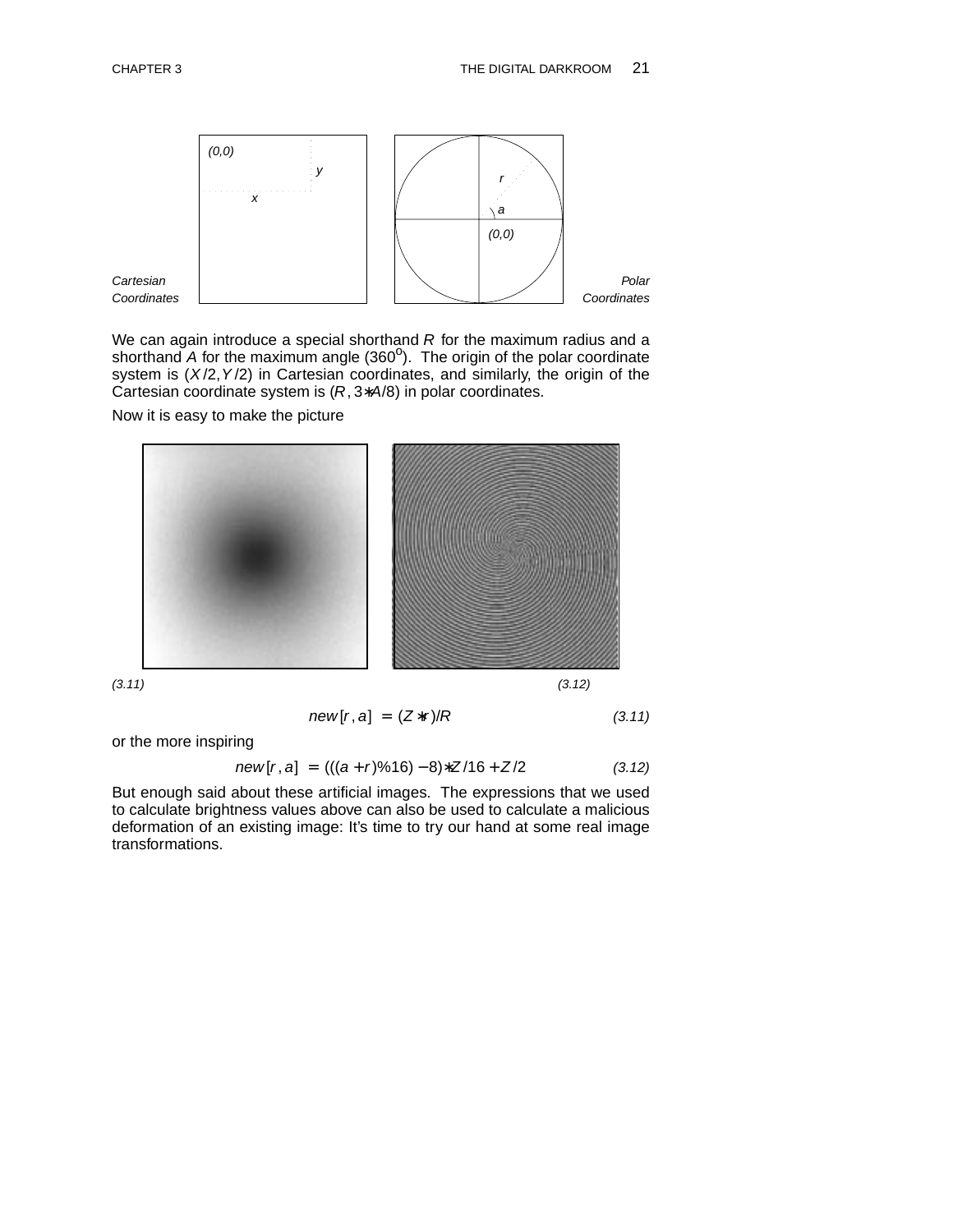## **Point Processes**

Image transformations come in a number of flavors. We can, for instance, distinguish between point processes, area processes, and frame processes. A transformation that assigns new brightness values to individual dots, using only the old brightness value of a dot, is called a *point process*. A simple point process is

$$
new[x, y] = Z - old[x, y] \qquad (3.13)
$$

which makes a negative by subtracting each dot from the maximum brightness value  $Z$ . Another example is

$$
new[x, y] = Z * log(old[x, y])/log(Z)
$$
 (3.14)

This particular transformation can be used as part of a correction filter to cope with the "nonlinearity" of devices such as scanners and display monitors: the tendency to lose detail in the dark areas of the picture. The above transformation corrects for nonlinearity by boosting the values of the darker pixels with a logarithmic function.

We can also simulate the effect of photographic "solarization" with a point process. The solarization effect was discovered by Armand Sabattier in 1860. If, in a conventional darkroom, a partly developed image is exposed to raw light, the previously unexposed areas turn from positive to negative, but the previously exposed areas remain as they are. We can simulate this effect with the following transformation, applied here to a portrait of Jim McKie.

$$
new[x, y] = (old[x, y] < Z/2)?Z - old[x, y]: old[x, y] \tag{3.15}
$$

We can also slowly fade in a solarization effect from left to right, for instance with:



 $(3.15)$  (3.16)

$$
new[x, y] =
$$
  
(old[x, y] > (Z \* x)/(2 \* X))?old[x, y]: Z - old[x, y] (3.16)

Or we could use the brightness values of one portrait to solarize another. A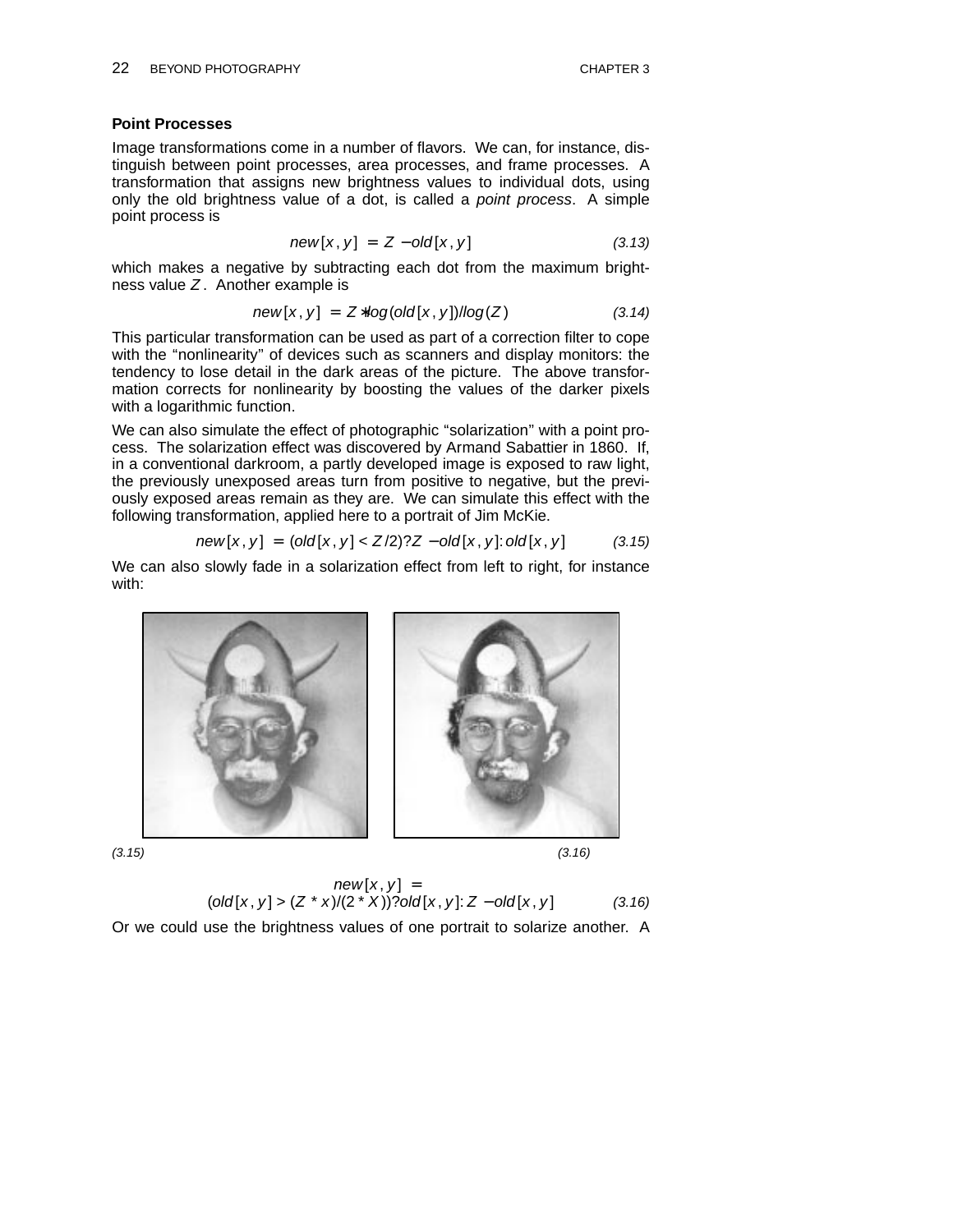point process can also be used to enhance or reduce contrast in a photo. Using conditional expressions we can also apply these changes to only specific parts of a picture.

#### **Area Processes**

If not just the old brightness value of the dot itself is used, but values of the dots in a small area around it, the point process becomes an area process. An image can be blurred a little by calculating the average brightness value of each dot and four of its neighbors.





$$
(3.17) \tag{3.18}
$$

$$
new[x, y] = (old[x, y] +
$$
  
old[x - 1, y] + old[x + 1, y] + old[x, y - 1] + old[x, y + 1])/5 (3.17)

The blurring can be applied to a larger area surrounding each pixel (as shown in Chapter **6**) to enhance the effect. Or, using polar coordinates, the amount of blurring can be varied with the radius to simulate the soft-focus effect of an old lens.

If we can blur an image by adding neighboring dots to each pixel and normalizing, imagine what would happen if we subtract the brightness values of neighboring dots from each pixel. With the right normalization again we can write this as follows.

new[x, y] = 
$$
5 * old[x, y]
$$
 -  
old[x - 1, y] - old[x + 1, y] - old[x, y - 1] - old[x, y + 1] (3.18)

The effect of the transformation is a digital filtering that works as though it restored the focus in a blurry image. Formally, the process approximates the working of a Laplacian filter  $\nabla^2$ .

Another example of an area process is this one to make a relief. The transformation is useful in more serious image processing applications as a fast edge detection filter, illustrated here with a portrait of Brian Redman.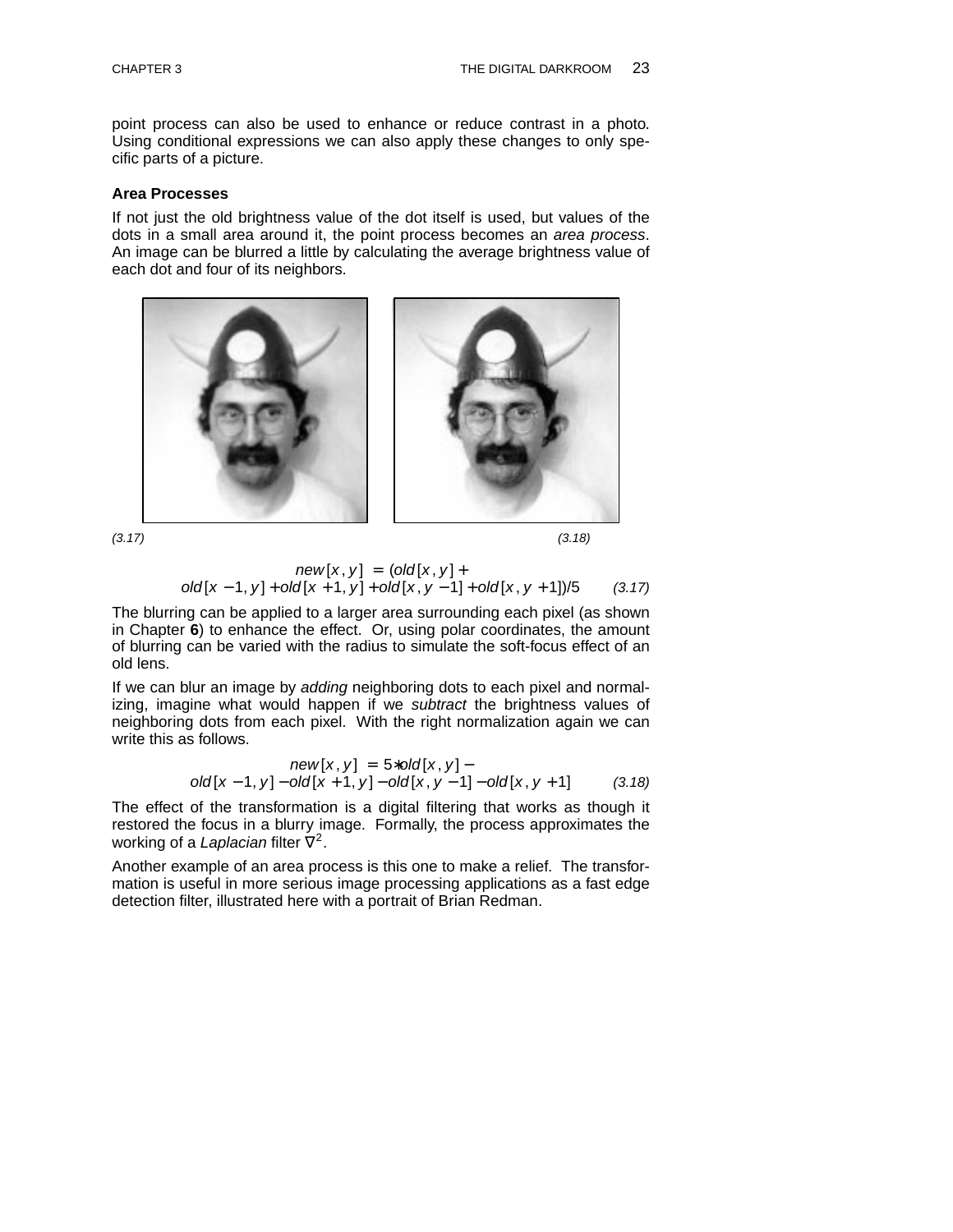

$$
new[x, y] = old[x, y] + (Z/2 - old[x + 2, y + 2])
$$
 (3.19)

# **Geometric Transformations**

With a third type of transformation we can define geometric transformations to the sampling grid and change the coordinates of the dots in an image. The standard mapping defines a regular grid of dots. Geometric transformations are used to reshape that grid. If the portrait of Brian Redman is stored in an array named ber, we can write



$$
new[x, y] = ber[x, y] \qquad (3.20)
$$

which is the normal photo on the standard grid with each dot at location  $(x, y)$ in ber mapped to a new dot at precisely the same location in the new image. This is still a point process. But we can play more interesting games with the picture. For instance,

$$
new[x, y] = ber[x, Y - y]
$$
 (3.21)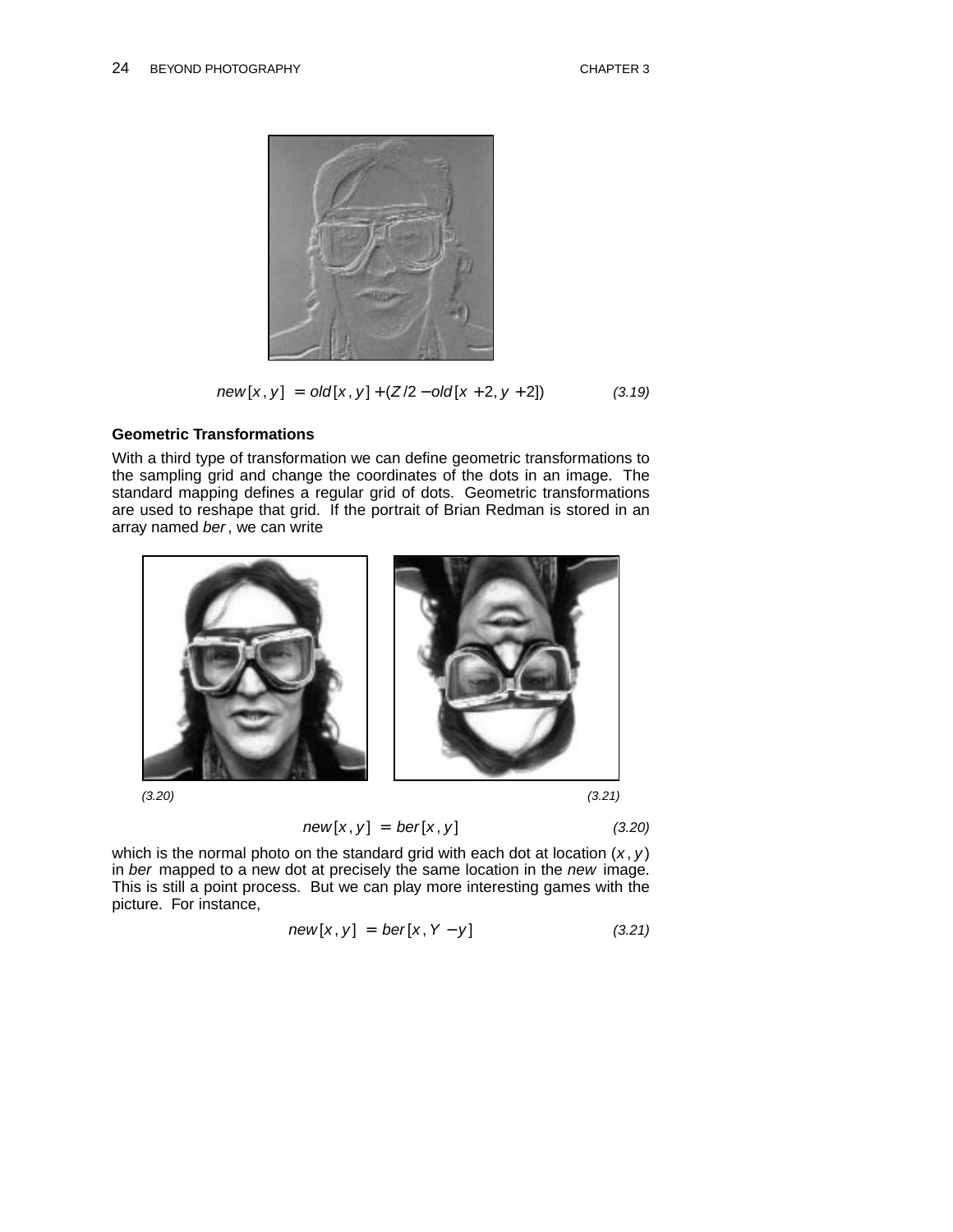turns the picture upside down, by reversing the  $y$  coordinate in the grid. And, only slightly more complicated,



 $(3.22)$  (3.23)

$$
new[x, y] = ber[y, X - x]
$$
 (3.22)

rotates the image by 90<sup>o</sup> clockwise. The x and y coordinates are swapped, and the order of the  $x$  is reversed. Reversing the order of  $y$  instead of  $x$ makes the image rotate counterclockwise.

We are still using all the dots in the old image to create the new one. We can also break that rule and try something like

$$
new[x, y] = ber[x/2, y] \qquad (3.23)
$$

to stretch the image horizontally by a factor of 2. This stretching operation can be made more interesting still by using arbitrary trigonometric functions to calculate the offset, or by stretching both the  $x$  and  $y$  coordinates. Note also that

$$
new[x, y] = old[x*2, y*2]
$$
 (3.24)

is a simple way to shrink an image. However, to avoid having the coordinates overflow their maxima and cause havoc, it is more prudent to write either

$$
new[x, y] = old[(x * 2) \% (X + 1), (y * 2) \% (Y + 1)] \qquad (3.25)
$$

or

$$
new[x, y] = (x \le X/28.8y \le Y/2)?old[x*2, y*2]:0
$$
 (3.26)

The most rewarding geometric transformations on portraits are made with conditional expressions. We can, for example, make a perfect mirror composite of a portrait, once it is centered properly. These transformations

$$
new[x, y] = (x >= X/2)?bwk[x, y]:bwk[X - x, y]
$$
 (3.27)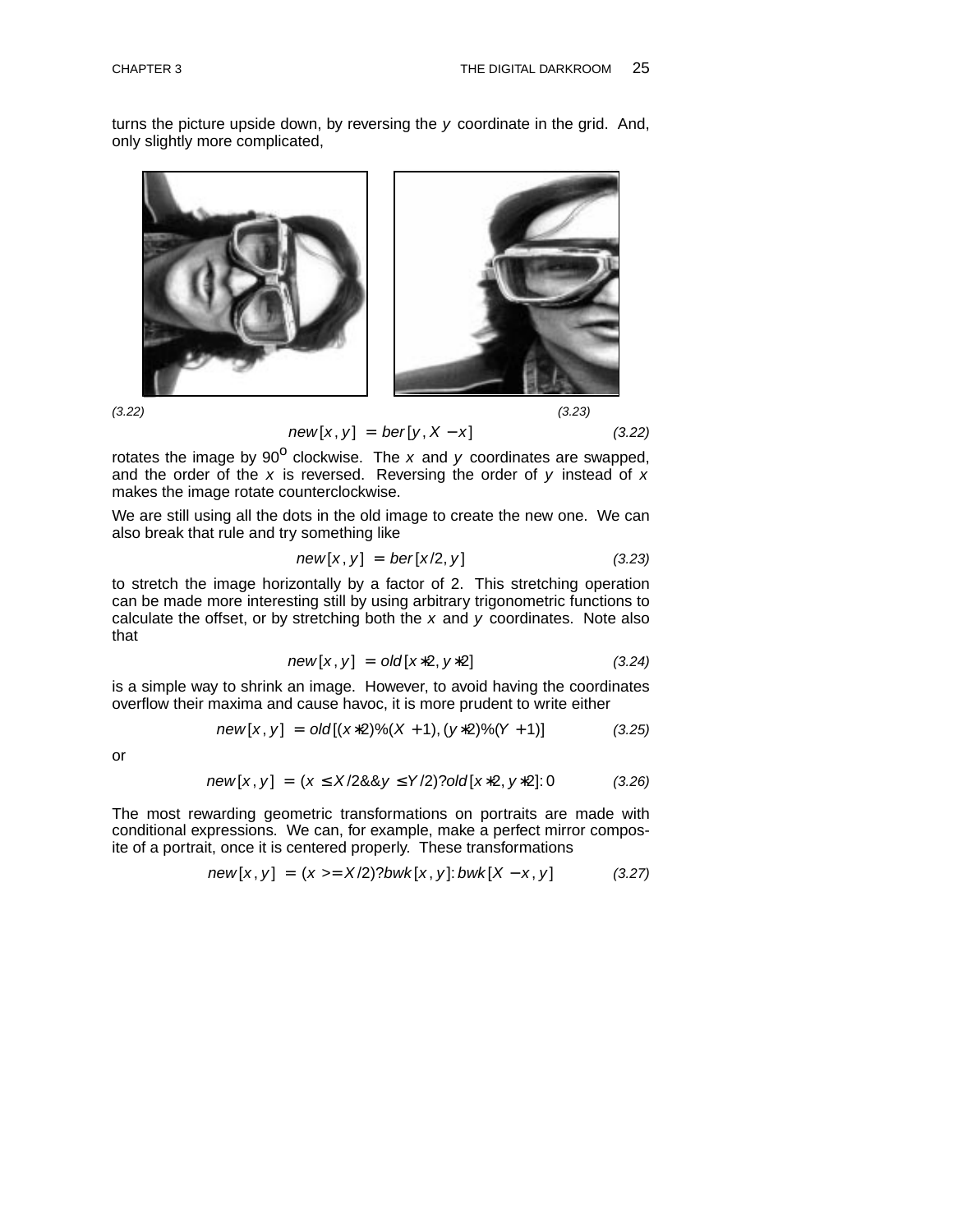

$$
(3.27) \tag{3.28}
$$

$$
new[x, y] = (x < X/2)?bwk[x, y]:bwk[X - x, y] \tag{3.28}
$$

are two different ways to mirror a portrait of Brian Kernighan vertically along its middle axis. Of course, even more startling effects can be produced by mirroring along a horizontal axis.

If we can do all this with a single image, imagine what could be done with two or more! Let's see how we could use the portraits of Rob Pike and Peter Weinberger. Here they are first shown in their original, unedited, version.





Rob Pike **Peter Weinberger** Peter Weinberger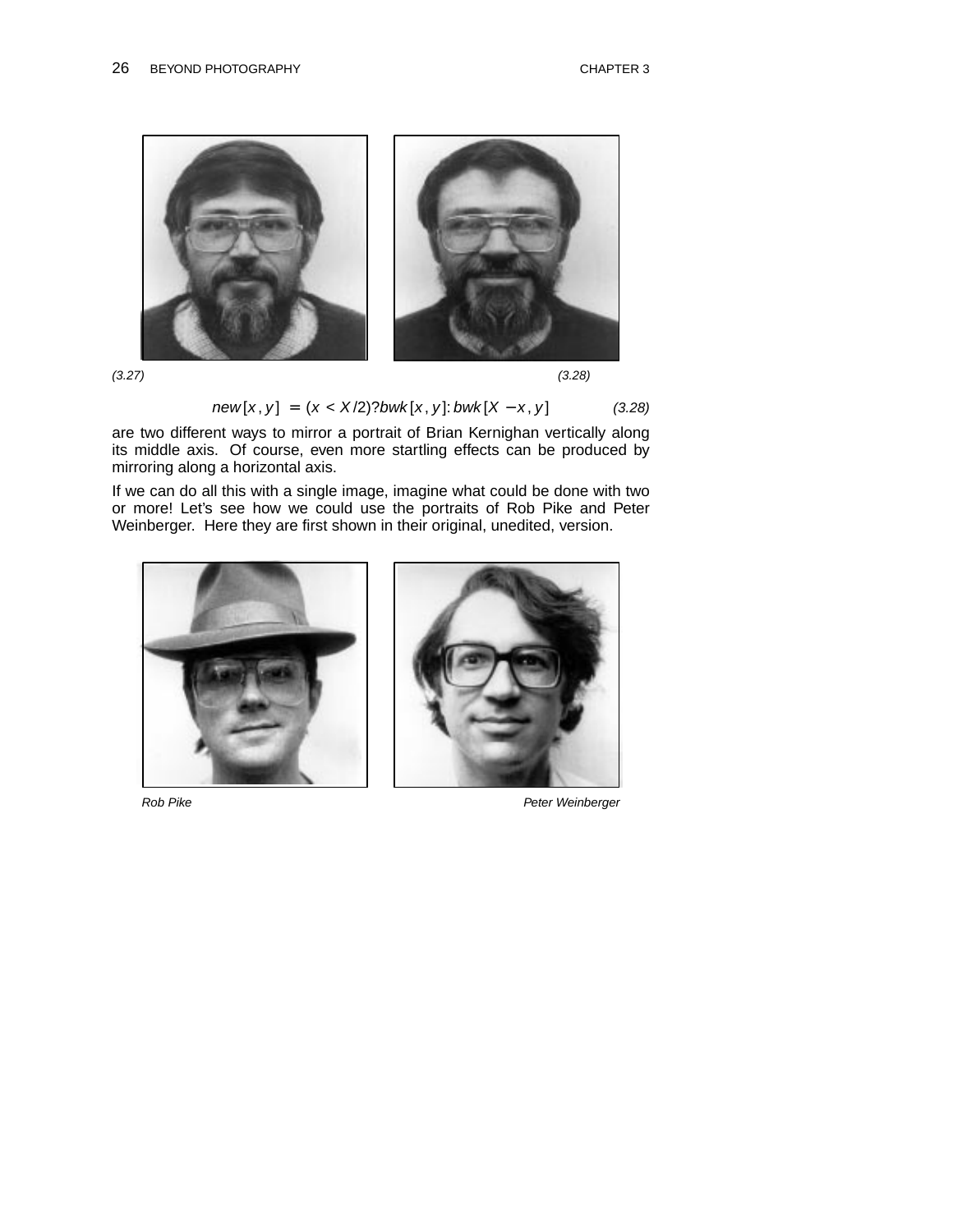## **Frame Processes**

Transformations that work on multiple images are called frame processes. Suppose we have the portraits of Rob Pike and Peter Weinberger stored in two image files named rob and pjw. An average of the two is quickly defined, though not very inspiring.



 $(3.29)$  (3.29)

$$
new[x, y] = (rob[x, y] + pjw[x, y])/2 \qquad (3.29)
$$

All we have to do is add the pictures and divide by 2. We can also fade one picture slowly into the other, which makes for a more interesting picture. A first attempt might be a full linear fade.

$$
new[x, y] = (x * rob[x, y] + (X - x) * piw[x, y])/X
$$
 (3.30)

But that doesn't really work out too well. If we restrict the fade to just the middle part of the image, it looks better. The transformation expression we need must have a different effect in three different areas of the image: left, middle, and right. We can use a conditional transformation again to accomplish this, but note that we need more than one condition this time. We can do that with a nested conditional as follows.

(left)?pjw : (right)?rob:fade

The last part

#### (right)?rob:fade

is treated as a separate transformation expression that takes effect only when the condition ( $right$ ) of the first expression is false. Transformation  $(3.31)$ shows the details.

new[x, y] = 
$$
(x < X/3)
$$
?*pi*:  $(x > 2 \cdot X/3)$ ?*rob*  
:\n $((x - X/3) \cdot \text{rob} + (2 \cdot X/3 - x) \cdot \text{p} \cdot \text{j} \cdot \text{m}) \cdot \text{3} / X$ \n(3.31)

We can also do this transformation in a vertical plane, and use two, more carefully selected, portraits, to achieve the following effect (admittedly, the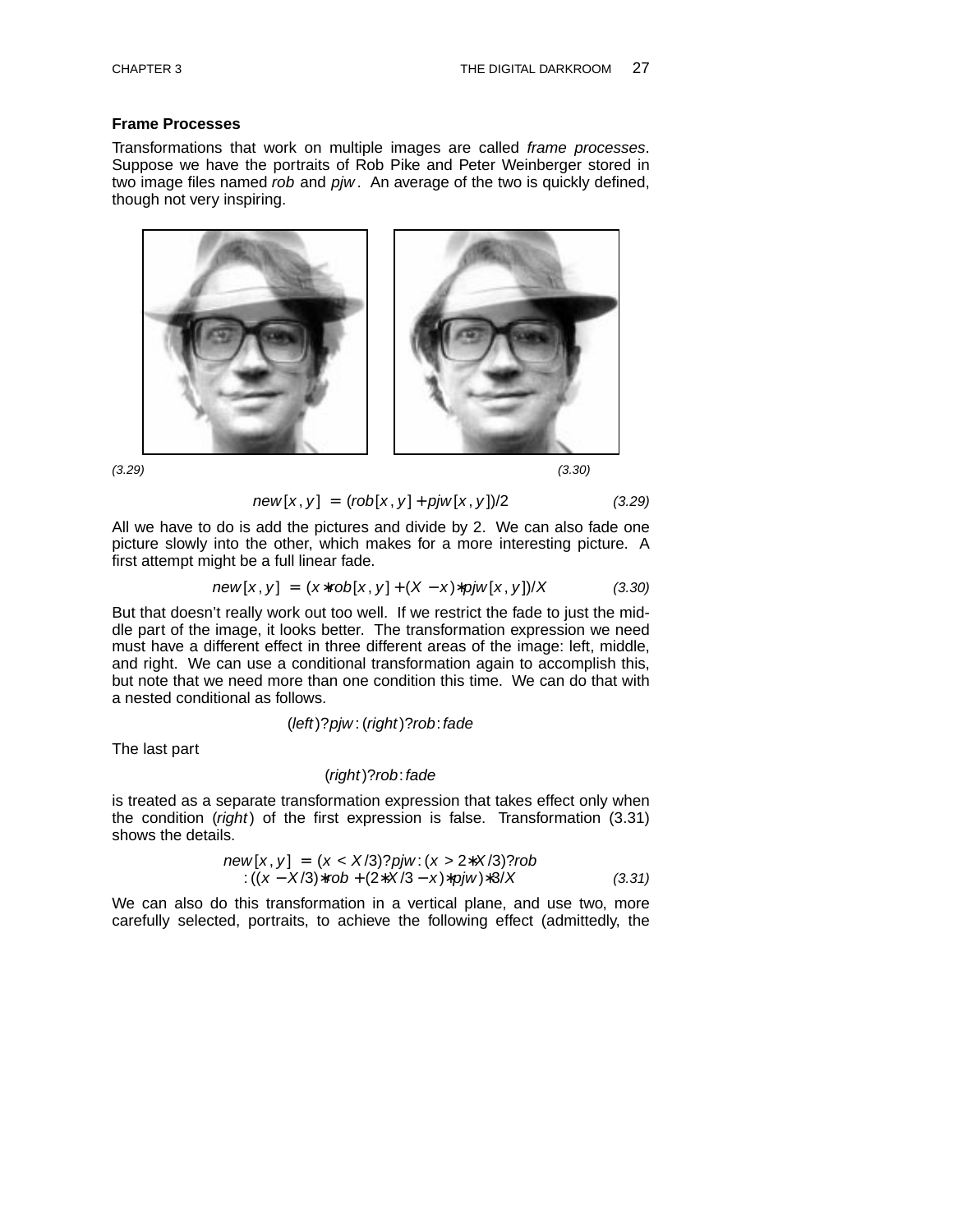resulting photo was touched up a little with a separate editor).



 $(3.31)$  (3.32)

$$
3.32)
$$

new [x , y ] = (y <Y /3)?ber: (y > 2∗Y /3)?skull : ((y −Y /3)∗skull + (2∗Y /3 − y )∗ber)∗3/Y (3.32)

Again, nothing prevents us from experimenting at length with even less useful compositions. We can, for instance, use the brightness of an image in the conditional,



 $(3.33)$  (3.33)

$$
new[x, y] = (rob[x, y] > Z/2) ?rob[x, y] : pjw[x, y]
$$
 (3.33)

or play more involved tricks with the coordinates

$$
new[x, y] = rob[x + (X * cos(((x - C) * A) * 2/X)) / 6, y]
$$
 (3.34)

where  $A$  is the maximum angle 360, and  $C$  is a constant. In this case  $X$  was 684 and C was 512.